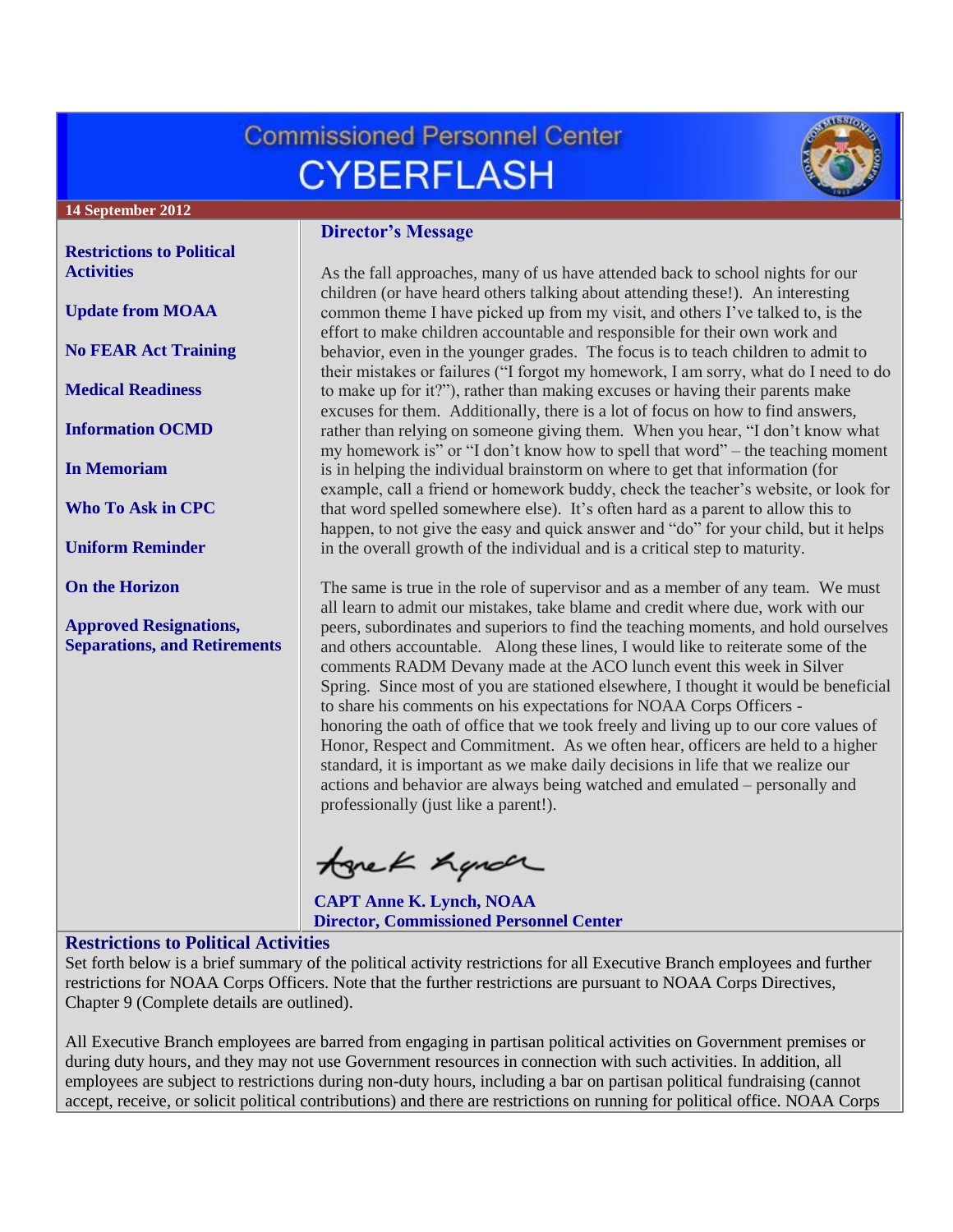Officers (as well as career-SES employees) are subject to further

restrictions. NOAA Corps Officers may not actively assist in the conduct of a partisan campaign (e.g., campaign management, solicit votes, stuff envelopes, make speeches) or serve as an officer in a political organization, even during non-duty hours. However, during non-duty hours, NOAA Corps Officers (not in uniform and not using Government resources) may actively participate in nonpartisan elections and referenda; regarding partisan candidate campaigns, they may vote, make contributions, sign nominating petitions, and engage in similar activities.

### <span id="page-1-0"></span>**Update from MOAA**

Effective July 1, 2012, Captain David H. Peterson, NOAA (Ret) has been appointed by Governor Martin O'Malley to a five-year term on the Maryland Veterans Commission. While serving on the Commission, Captain Peterson will represent the Maryland Council of Chapters of the Military Officers Association of America.

## <span id="page-1-1"></span>**No FEAR Act Training**

As a reminder the Notification and Federal Employee Antidiscrimination and Retaliation Act of 2002 (No FEAR Act) requires Federal agencies to become more vigilant with respect to violations that may occur as a result of antidiscrimination and whistleblower protection laws. To ensure that DOC employees understand the No FEAR Act and other laws that make discrimination and retaliation in the workplace illegal, the Act requires Federal agencies to train their employees every two years. This mandatory training requirement is intended only for Federal employees who, for purposes of the Act, are defined as individuals employed in or under a Federal agency. Both career and political employees fall within this definition of a Federal employee.

DOC employees have until November 2, 2012 to complete the updated 2012 No FEAR Act briefing that is located in the Commerce Learning Center (CLC).

- 1. Log on to the CLC at [https://doc.learn.com](https://doc.learn.com/)
- 2. Under Learning Centers in the top navigation, click on your bureau acronym to arrive at your bureau's Learning Center.
- 3. Scroll down to Department Required Training and select the "2012 No FEAR Act Briefing."
- 3. Read the instructions for the briefing, scroll down to the Launch Briefing section, and select "Click here to launch the course..."
- 4. Advance each slide manually by clicking the circular Advance button at the bottom of the course frame.
- 5. At the end of the briefing, close the course window and then be sure to click the "Exit" button at the top of the page.
- 6. Click the "Exit" button to register your completion credit, which is captured on your transcript in the CLC.

# **OFFICERS ARE REQUIRED TO SUBMIT THEIR CERTIFICATES TO THEIR OPF ONLINE**.

Employees experiencing technical difficulties or having trouble getting logged in to the Commerce Learning Center should contact their bureau CLC Administrator

at: [http://www.hr.commerce.gov/s/groups/public/@doc/@cfoasa/@ohrm/documents/content/dev01\\_005766.pdf](http://www.hr.commerce.gov/s/groups/public/@doc/@cfoasa/@ohrm/documents/content/dev01_005766.pdf)

#### <span id="page-1-2"></span>**Medical Readiness**

Effective January 31, 2012 changes to the Periodic Medical Examination requirements were updated on the CPC Website. Officers were reminded in early February 2012 to review the CPC Website for the changes. As a result of these changes a significant number of NOAA Corps officers do not have a current periodic physical exam on file.

NOAA Corps officers are required to maintain an unrestricted physical and mental readiness for sea, aviation and/or dive duty at all times. Therefore, periodic physical examinations prescribed by NOAA Corps Directives (NCD) 03105 and all medical requirements are not optional and must be met by all NOAA Corps officers regardless of rank or billet. Officers are responsible for ensuring that all dental and medical exams are complete and include all supporting medical documentation (i.e. lab reports, progress notes, etc.) and are submitted before the required deadline.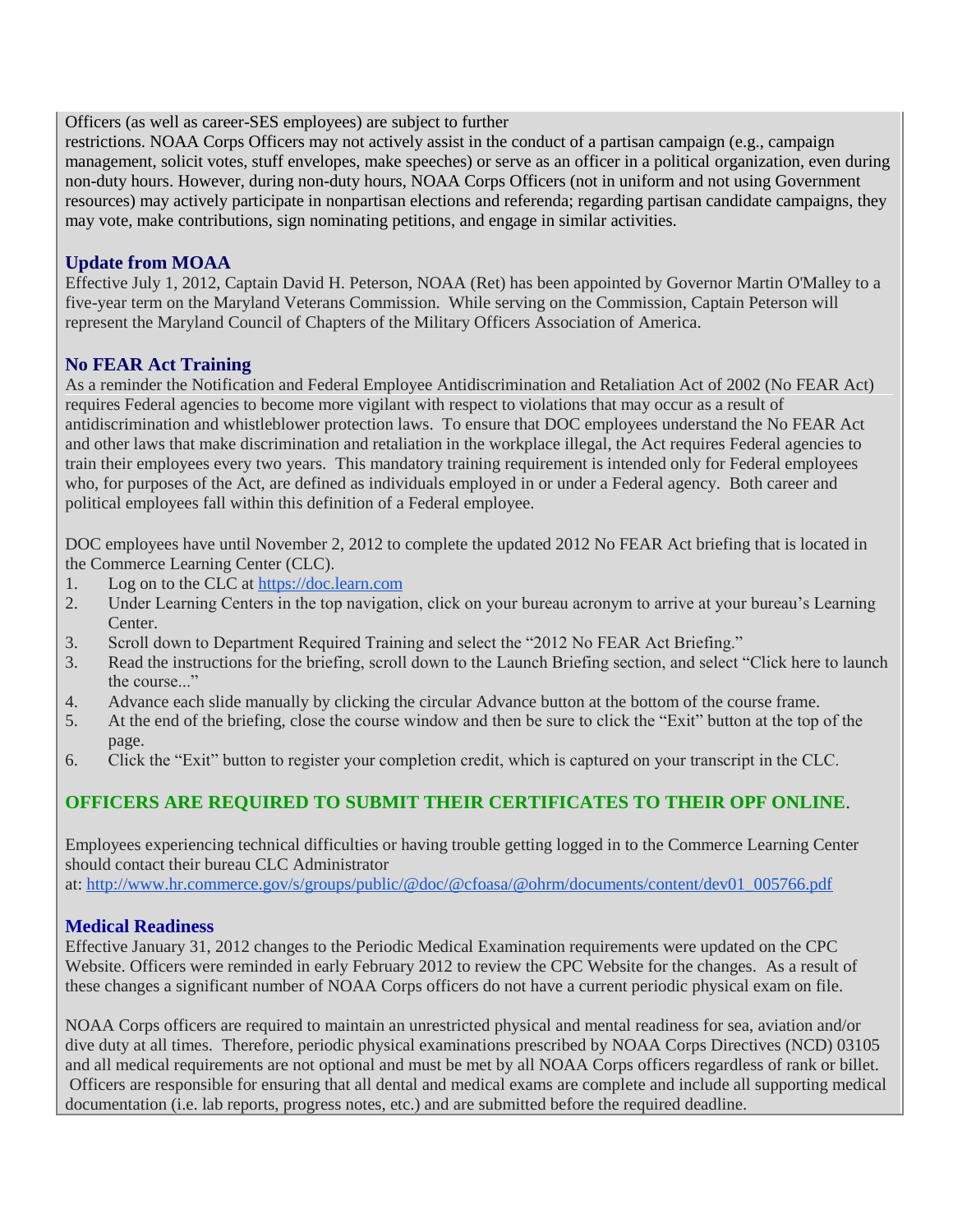In an effort to ensure that NOAA Corps officers have a current periodic physical and dental exam on file officers will receive a one-time system generated notification regarding any deficiencies. Subsequent e-mail notification reminders will be sent to officers 90 days prior to the expiration of your periodic physical exam/dental exam. Officers should use this reminder to schedule appointments accordingly. Medical information must be submitted via mail or Medical OPF online. Please contact CDR Elizabeth Hobson-Powell [\(Elizabeth.hobson-powell@noaa.gov\)](mailto:Elizabeth.hobson-powell@noaa.gov) regarding any questions or concerns.

#### <span id="page-2-0"></span>**From the Officer Career Management Division**

This is a reminder that the deadline for sending ENS and LTJG Officer Evaluation Reports (OERs) to CPC is today, September 14th. Anyone submitting an OER after today's deadline must submit a request for extension to [OER.CPC@noaa.gov.](mailto:OER.CPC@noaa.gov) This request can be in email format.

BOTC 120 is at the end of their third week of training and sailing aboard [USCG Barque](http://www.uscg.mil/datasheet/wixtrain.asp) *Eagle* on a 14 day training mission. This experience is focused on the importance of teamwork, especially aboard ship. RADM Devany will join BOTC 120 on September 23rd sailing with them from Greenport, NY, to New London, CT.

Thank you to all of those that have already volunteered for the September Career Fairs. With the FY13 ship schedules being finalized we can now start to look at October. The following list of fairs need volunteers to assistance. Please email LT Perry a[tnoaacorps.recruiting@noaa.gov](mailto:noaacorps.recruiting@noaa.gov) if you would like to help out with any of these career fairs.

| <b>Career Fair Location</b>  | <b>Date</b> |
|------------------------------|-------------|
| Tuskegee University          | 10/4/2012   |
| City College of NY           | 10/4/2012   |
| <b>College of Charleston</b> | 10/9/2012   |
| <b>Norfolk State Univ</b>    | 10/11/2012  |
| Texas A & M                  | 10/11/2012  |
| <b>SUNY Maritime</b>         | 10/16/2012  |
| New Jersey Inst. Tech        | 10/17/2012  |
| <b>Maine Maritime</b>        | 10/18/2012  |
| <b>Old Dominion Univ</b>     | 10/23/2012  |
| Univ. of Hawaii Manoa        | 10/23/2012  |
| <b>Mass Maritime</b>         | 10/25/2012  |
| Oregon State Univ            | 10/25/2012  |
| Univ. of New Hamphire        | 10/25/2012  |
| Univ. California Santa Cruz  | 10/30/2012  |

#### <span id="page-2-1"></span>**In Memoriam**

Sadly, the NOAA Corps has lost a valued and esteemed member of our Service. Retired Rear Admiral Raymond Lewis Speer passed away on July 24, 2012. Rear Admiral Speer was born October 2, 1934 in Flomot, Texas. He graduated from Texas Technological College (now Texas Tech University) with a Bachelor of Science in Civil Engineering. He was appointed as a deck officer in the U.S. Coast and Geodetic Survey on April 20, 1959.

Rear Admiral Speer's first sea assignment was aboard the *Hydrographer*, where he conducted surveys in the Gulf of Mexico and Atlantic Coast with many foreign port call including the Virgin Islands, Jamaica, Columbia and Venezuela. He served aboard the USC&GS *Surveyor* as an Operations Officer, and was an Executive Officer about the NOAA Ship Rainier, and the NOAA Ship*Discoverer*. He assumed command of the NOAA Ship *Discoverer* from 1980-1982. Admiral Speer was a Relief Commanding Officer and served as the Commanding Officer on NOAA Ships *Davidson, Oceanographer, Miller Freeman, Rainier, Fairweather, Surveyor, Townsend Cromwell* and *Mt. Mitchell*.